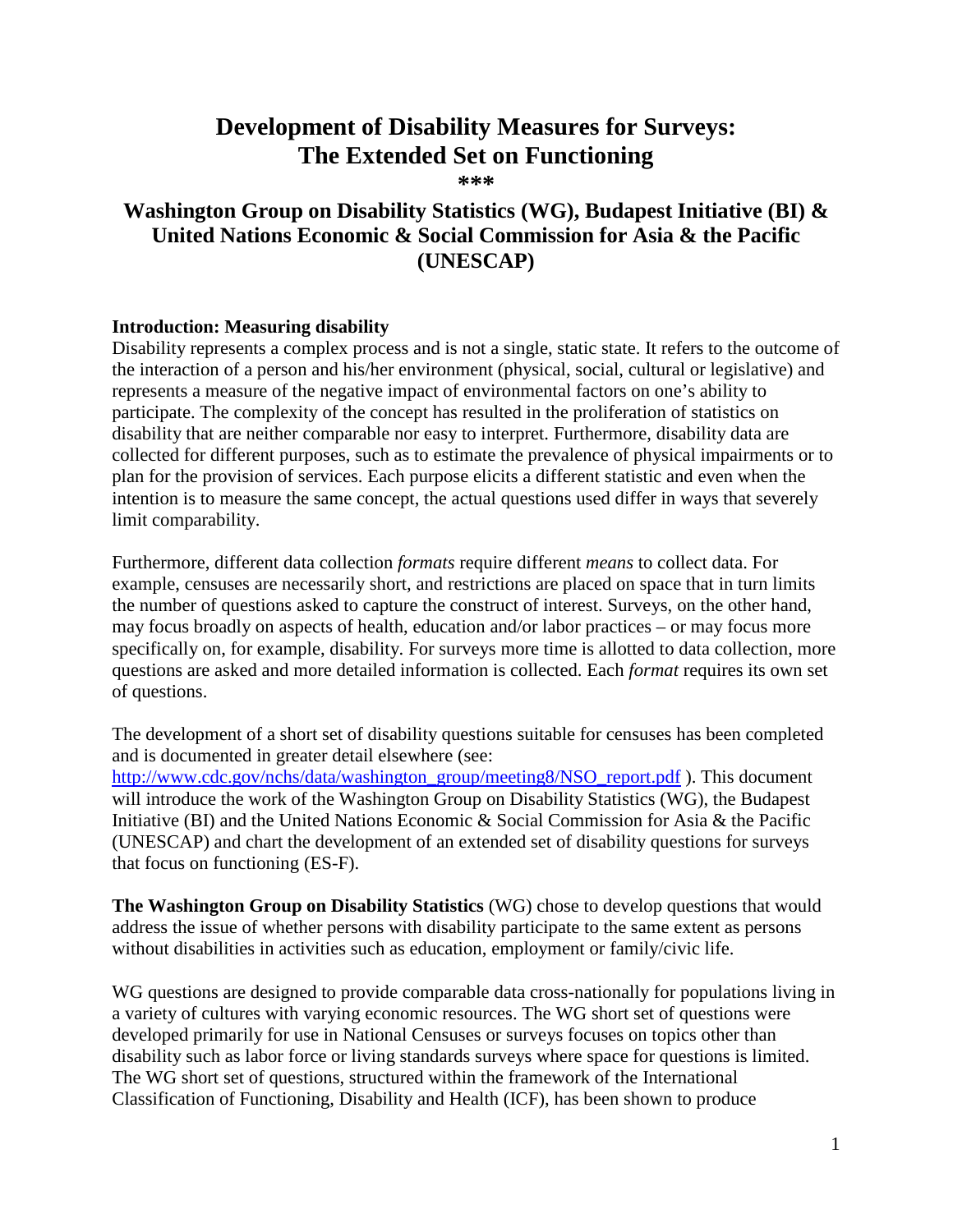internationally comparable data [1]. It is intended that these questions will identify the majority of persons in the population who are at greater risk than the general population of experiencing limited or restricted participation in society. The questions cover six domains of functioning: seeing, hearing, walking, cognition, self care, and communication.

In 2008, the United Nations Statistical Division (UNSD) presented Principles and Recommendations for Population and Housing Censuses (2nd Revision) – a document that endorses the approach taken by the WG regarding the measurement of disability. (See: Section VI-8: Disability Characteristics pages 178-183; available online at: [http://unstats.un.org/unsd/demographic/sources/census/docs/P&R\\_Rev2.pdf](http://unstats.un.org/unsd/demographic/sources/census/docs/P&R_Rev2.pdf) ). The WG then turned to the development of extended sets of questions for surveys.

**The Budapest Initiative** (BI), established 2005, is a collaboration of, among others, the World Health Organization (WHO), United Nations Economic Commission for Europe (UNECE), and Eurostat. This consortium was charged with the task of developing a short form questionnaire intended to provide the basis for the collection of comparable standardized information on population health focusing on *health state* for inclusion in the European Health Interview Survey (EHIS). The BI defines health state in terms of functioning in a core set of health domains; and, like the WG, the BI has based the development of its questionnaire on a conceptual framework: the ICF.

The first set of questions developed by the BI – referred to as the Budapest Initiative-Mark 1 (BI-M1) – addressed functional domains that met a specific set of criteria. These related to relevance and feasibility as well as certain measurement characteristics. The domains and questions had to be plausible and reasonable, to span the main aspects of health experienced by the population, and to be seen as significant aspects of individuals' health. Furthermore, the parsimonious question set had to be suitable for use in health interview surveys, maintain a consistent meaning in different social contexts, and be able to demonstrate a reasonable degree of heterogeneity within the population being surveyed. BI-M1was completed in 2007 but it was recognized that additional work was needed so that additional key domains could be included.

## **Background & the Development of Extended Set Questions:**

In 2008, the work being conducted by the WG, the BI and UNESCAP was brought together under a common umbrella.

Work on extended sets of disability questions began with the creation of a matrix (Appendix 1) designed to be a framework to guide the development of these question sets. The columns of the matrix include a full range of functional domains (the core set of six domains covered by the short set of questions plus additional domains) and the rows describe the type of information obtained for each domain. Such as the use of assistive devices/aids, functioning with and without the use of devices/aids where applicable, age at onset of functional difficulty and the impact of the difficulty on certain life activities. Additional rows address the impact of various aspects of the environment that may influence functioning and/or participation.

Guided by the matrix, work on the first extended set of questions on functioning (ES-F) progressed as follows: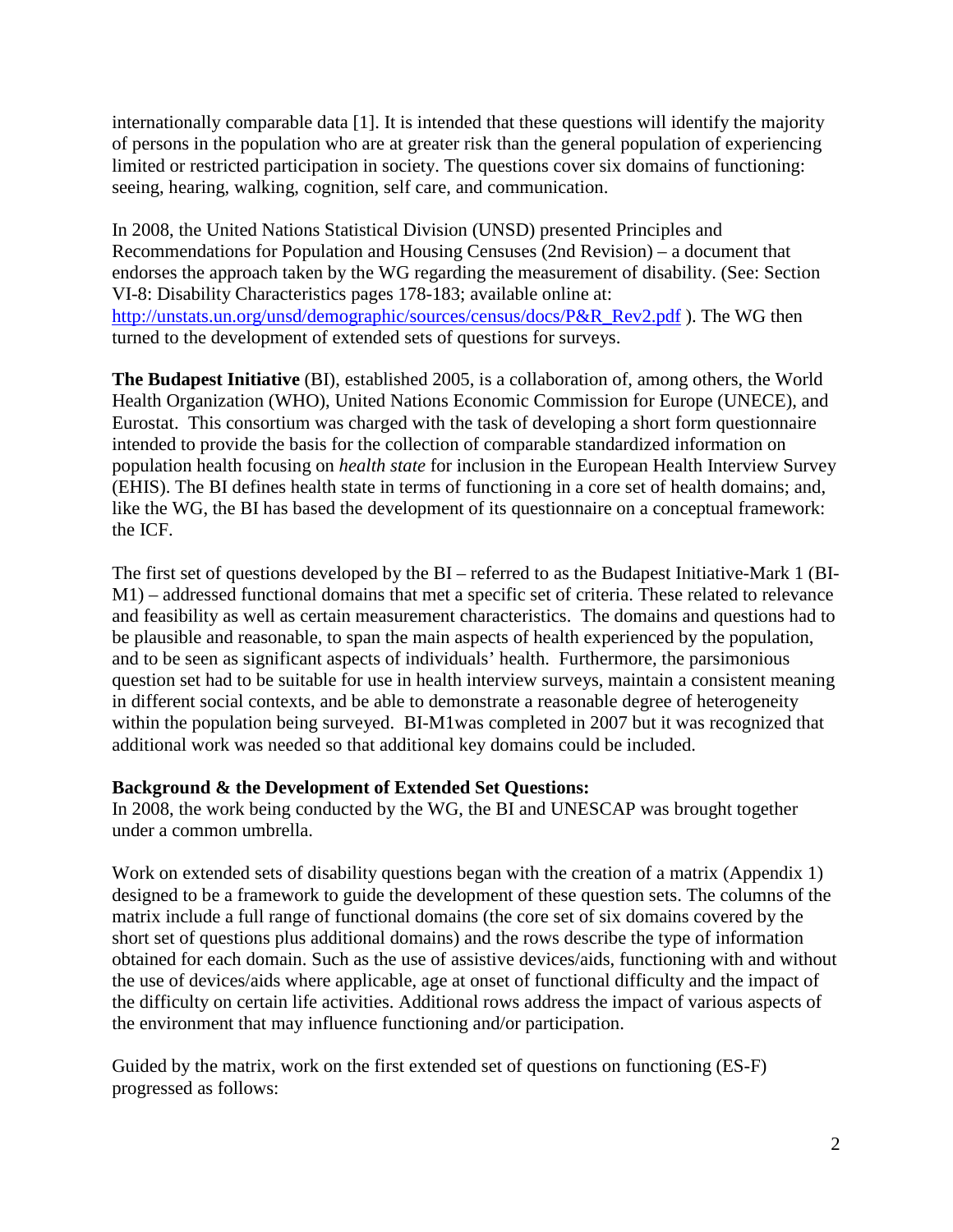- (a) the review of existing question sets already in use in other surveys (national or research) with the goal of expanding upon the six WG short set domains (vision, hearing, cognition, mobility, self care, and communication) to include additional functional domains (upper body functioning, affect, pain, and fatigue) and more information per domain (for example, functioning with and without assistance);
- (b) a joint WG/BI meeting held in Washington, D.C., in July 2008, to continue to develop the extended question set;
- (c) the development of a cognitive test protocol;
- (d) UNESCAP/ WG training, held from 16 to 20 February 2009, in Bangkok, to train six UNESCAP countries (Cambodia, Kazakhstan, Maldives, Mongolia, the Philippines and Sri Lanka) in cognitive and field test procedures and the subsequent cognitive testing in these countries and in Canada, the United States and South Africa;
- (e) WG Extended Set Analysis Workshop, held in Washington, D.C., in May 2009;
- (f) the development of a field test protocol and field testing in the same six UNESCAP countries; and
- (g) the presentation of results from cognitive testing and preliminary field test results to the ninth meeting of the WG in Dar es Salaam.
- (h) Efforts to finalize an extended set of disability questions were presented at the 10th Meeting of the WG held in Luxembourg in November, 2010.

Work is also underway on other extended sets such as a set specifically targeted to children and one focusing on the environment.

**Question evaluation**: A notable challenge in developing survey questions to measure functioning and health state is to account for the numerous ways that respondents across differing cultures, languages and socio‐economic conditions might interpret and process those questions. The challenge is further heightened because functioning is a particularly complex concept, involving numerous and varied meanings, attitudes and types of experiences across individuals and socio‐cultural sub‐populations. Because social context and cultural circumstances inform the way respondents interpret, consider and ultimately respond to questions, these differences can lead to systematic measurement error in survey data. Rather than interpreting differences in survey estimates as response process bias, they can be wrongfully construed as real differences in the phenomena of study.

In evaluating questions for both the BI and the WG, three large scale evaluation studies were conducted. The first study was an evaluation of the WG short set of six disability questions intended for censuses. Fifteen countries took part in this study: Argentina, Brazil, Congo, Egypt, Gambia, India, Kenya, Lesotho, Mauritius, Mexico, Paraguay, Philippines, Tanzania, Uganda and Vietnam. The results of this first evaluation have been published [1]. The WG extended set and the BI health state set were analyzed in two separate studies: the UNESCAP Study mentioned above, and the Granada Group Study. The Granada Group, consisting of France, Germany, Italy, Portugal, Spain, Switzerland and the US, took a somewhat different approach in looking at the same set of extended questions. While the Group collected cognitive data from qualitative interviews, and analyzed these along the same lines as the UNESCAP project, their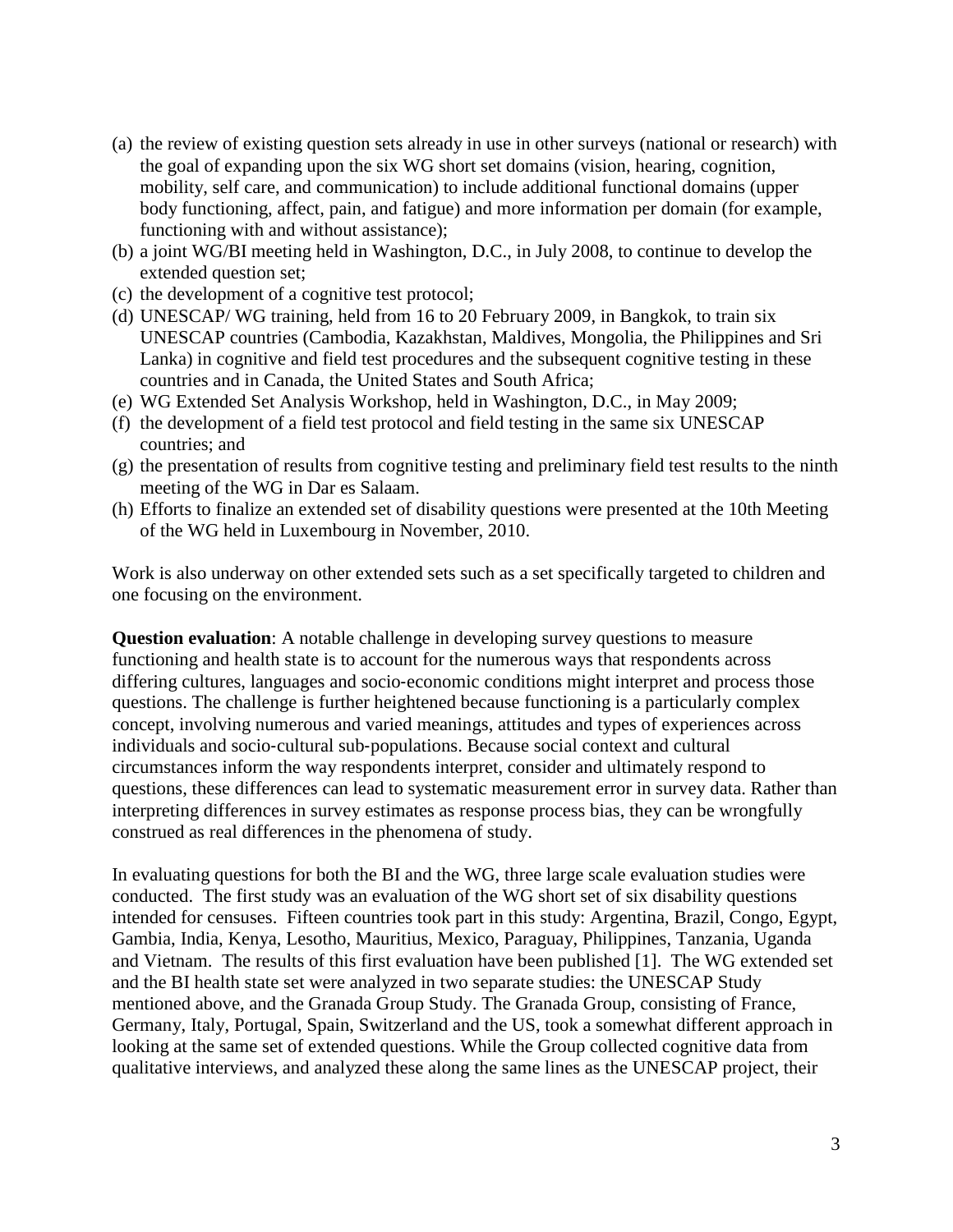approach focused on the further development of question evaluation methodology and best practices in cognitive research methodology.

The following functional domains have been included in the WG ES-F: vision, hearing, mobility, cognition, affect (anxiety & depression), pain, fatigue, communication and upper body functioning. The BI-M2 includes the same domains but communication and upper body are optional. The WG ES-F also includes additional questions within some domains that are not in the BI-M2.

Based on the results of the cognitive and filed testing from both the UNESCAP region and the Granada Group, the BI has recently recommended that the BI-M2 be included in the 2014 European Health Interview Survey (EHIS) as a complete set or section. This would facilitate both international comparability on the individual domains and the computation of summary measures of health state.

The final extended question set (WG ES-F and BI-M2) is appended (Appendix 2) and results of the WG/BI/UNESCAP testing of the extended set of questions are available at: <http://www.unescap.org/stat/disability/analysis/>

References:

[1] Miller K, Mont D, Maitland A, Altman B, Madans J. Results of a Cross-National Structured Cognitive Interviewing Protocol to Test Measures of Disability. Quality and Quantity, 2011; **45(4)**:801-15.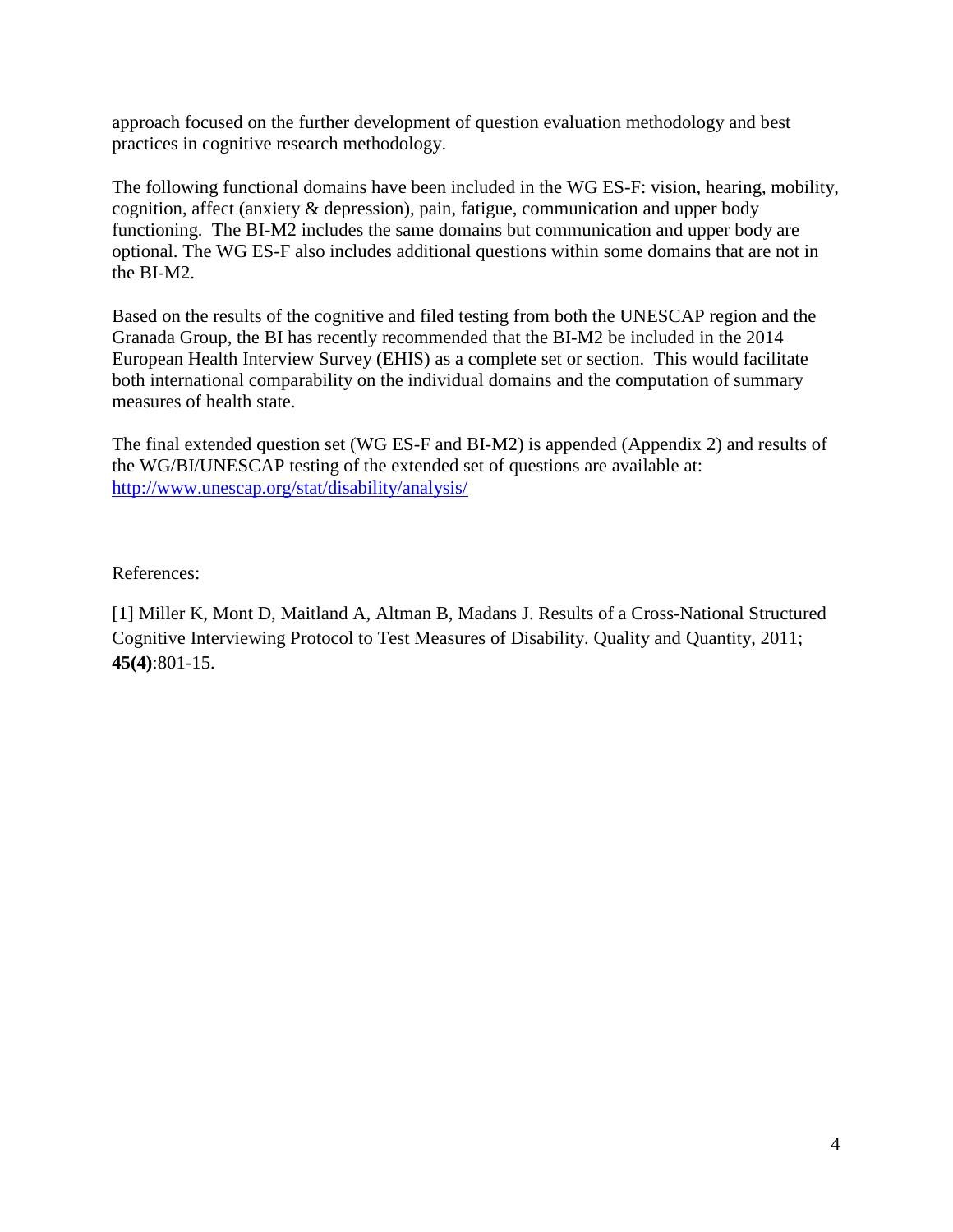# **APPENDIX 1: Matrix**

**Washington Group/Budapest Initiative/UNESCAP Question Development**

| Row                   |                | Ouestionnaire<br>Topic/Type                                                                            | <b>Basic Activity Domains</b>                                    |         |          |                    |                           |               |                            |         |                    | <b>Complex Activity Domains</b> |                     |                                 |                          |                             |
|-----------------------|----------------|--------------------------------------------------------------------------------------------------------|------------------------------------------------------------------|---------|----------|--------------------|---------------------------|---------------|----------------------------|---------|--------------------|---------------------------------|---------------------|---------------------------------|--------------------------|-----------------------------|
|                       |                |                                                                                                        | Vision                                                           | Hearing | Mobility | Communi-<br>cation | Cognition/<br>remembering | Upper<br>Body | Learning/<br>understanding | Affect  | Pain               | Fatigue                         | ADL/<br><b>IADL</b> | Getting<br>Along with<br>People | Major Life<br>Activities | Participation<br>in Society |
| $\mathbf{1}$<br>$\,2$ |                | Short Set<br>Single Questions (1)                                                                      |                                                                  |         |          |                    |                           | d             | a                          |         |                    |                                 | d                   |                                 |                          |                             |
|                       | Capacity       | <b>Extended Set</b><br>Multiple Questions (1)                                                          |                                                                  |         |          |                    | $\mathbf{c}$              | $\mathbf{c}$  |                            | e       | e                  | $\mathbf{c}$                    | $\mathbf b$         |                                 |                          |                             |
| 3                     |                | Use of Assistive Devices<br>Micro-E $(2)$                                                              |                                                                  |         |          | Sign language      |                           |               |                            |         |                    |                                 |                     |                                 |                          |                             |
|                       | Performance    | Functioning with<br>Assistance, Micro-E                                                                |                                                                  |         |          |                    |                           |               |                            | e       |                    |                                 |                     |                                 |                          |                             |
| 5                     |                | Age at Onset                                                                                           |                                                                  |         |          |                    |                           |               |                            |         |                    |                                 |                     |                                 |                          |                             |
| 6                     |                | Cause                                                                                                  | Questions cognitivly tested but not included on ESCAP field test |         |          |                    |                           |               |                            |         |                    |                                 |                     |                                 |                          |                             |
|                       | $\overline{7}$ | Duration                                                                                               |                                                                  |         |          |                    |                           |               |                            |         |                    |                                 |                     |                                 |                          |                             |
| 8                     |                | Impact (limit ability to<br>carry out daily activities)                                                |                                                                  |         |          |                    |                           |               |                            |         |                    |                                 |                     | $\cdot$                         | $\cdot$                  | $.9 \rightarrow$            |
|                       | 9              | Meso-Environment<br>(3)                                                                                | Question Set currently under development                         |         |          |                    |                           |               |                            |         |                    |                                 |                     |                                 |                          |                             |
|                       | 10             | Macro-Environment<br>To be obtained through other sources, not personal survey data collections<br>(4) |                                                                  |         |          |                    |                           |               |                            |         |                    |                                 |                     |                                 |                          |                             |
|                       |                | ICF Chapter Reference -<br>Activities/Participation                                                    | $ICF-1$                                                          | $ICF-1$ | $ICF-4$  | $ICF-3$            | $ICF-1.2$                 | $ICF-4$       | $ICF-1$                    | $ICF-2$ | (5) See Note below |                                 | ICF- $5,6$          | $ICF-7$                         | ICF-8                    | ICF-9                       |

SEVERITY is captured in response categories: no difficulty; some difficulty; a lot of difficulty; cannot do it at all NOTES:

- 1 Measurement is WITHOUT the use of assistive devices or other help with the exception of VISION glasses/lenses) and HEARING (hearing aids). These are both measured WITH the use of assistive devices and thus do NOT represent true measures of Capacity. Extended Set multiple questions are captured under Performance (Row 4).
- 2 Micro environment technical and personal assistance that follows the person wherever they go (e.g. wheelchair, eye glasses, personal attendant). ICF Environment Chapter 1 & 3
- 3 Meso environment the environment beyond the person (e.g. transportation infrastructure, accessibility, service provision at local level, attitudes of others). ICF Environment Chapters 2 & 4
- 4 Meso environmental questions may also be non-domain specific.
- 5 Macro environment that which affects a whole country, such as policies and legislation, general societal attitudes and practices. ICF Environment Chapter 5
- 6 Macro-environmental questions are NOT domain specific.
- 7 Pain and Fatigue are not obvious *functional* domains (nor are they included in the ICF) however they are included here as domains that impact functioning
- a) tested and rejected one question for children / one question for adults
- b) available for special populations
- c) No mention of functioning with/without assistive devices
- d) Upper body short set question is the ADL short set question
- e) Respondents are instructed to answer according to whatever medication they are taking.

**ADL** (Activities of Daily Living): e.g. walking inside the home, standing from a chair, getting into and out of bed, eating, and dressing

**IADL** (Instrumental Activities of Daily Living): e.g. doing chores around the house, preparing meals, and managing money **Getting along with people**: involves interpersonal interactions and relationships (socializing and interacting with others) and includes dealing with family, friends, persons in authority

**Major Life Activities** include: working inside or outside the home to earn an income and support the family or going to school and achieving educational goals

**Participation in Society**: includes joining in community/family gatherings, religious/civic activities and leisure/sports events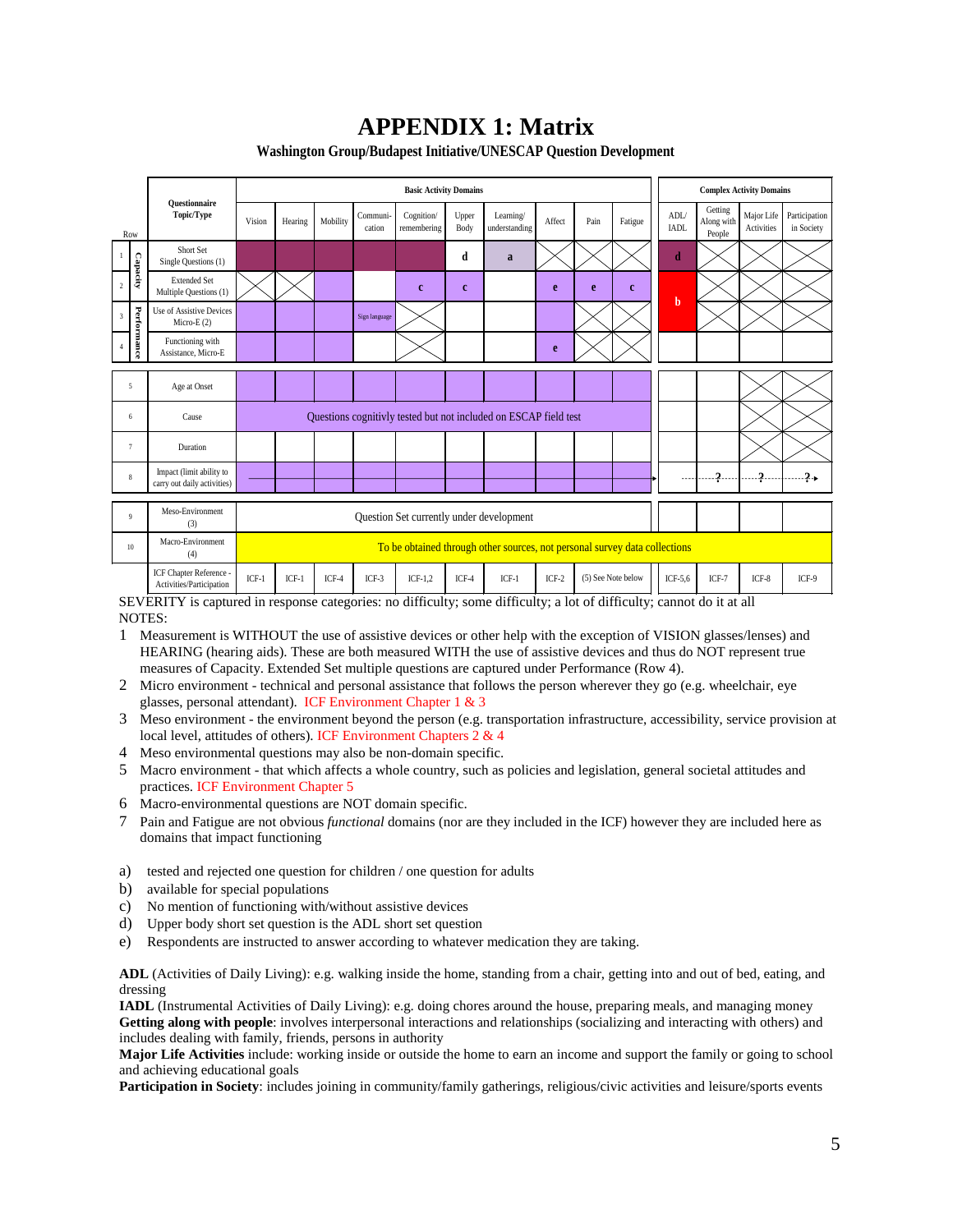# **APPENDIX 2: WG/BI/UNESCAP Extended Question Set on Functioning**

# **Washington Group - Extended Question Set on Functioning (WG ES-F)**

(Version 9 November 2011)

(Proposal endorsed at the joint Washington Group / Budapest Initiative Task Force Meeting, 3-5 November 2010, Luxembourg)

## **Preamble** to the WG ES-F:

*Ext provided in [ ] may be used at the discretion of the country / survey organization.* 

*Interviewer read:* "Now I am going to ask you some [additional] questions about your ability to do certain activities, and how you have been feeling. [Although some of these questions may seem similar to ones you have already answered, it is important that we ask them all.]"

**NOTE**: The WG Short Set (WG SS) is a subset of the WG ES-F and is indicated in red.

# **Budapest Initiative – Mark 2 (BI-M2)**

A Survey Module for Measuring Health State (Version 19 January 2011) (Proposal endorsed by the Joint UNECE/WHO/Eurostat Task Force on Measuring Health State, at the joint Washington Group / Budapest Initiative Task Force Meeting, 3-5 November 2010, Luxembourg)

## **Preamble** to the BI-M2:

*Interviewer read:* "Now I am going to ask you some [further] questions about [your/his/her] general mental and physical health. These questions deal with [your/his/her] ability to do different daily activities, as well as with how [you have/he has/she has] been feeling. [Although some of these questions may seem similar to ones you have already answered, it is important that we ask them all.<sup>1"</sup>

**NOTE**: The BI-M2 is a subset of the WG ES-F. BI-M2 questions are indicated with an asterisk (\*) in the question set that follows.

**NOTE:** All questions include the following response categories: *7. Refused*

*9. Don't know*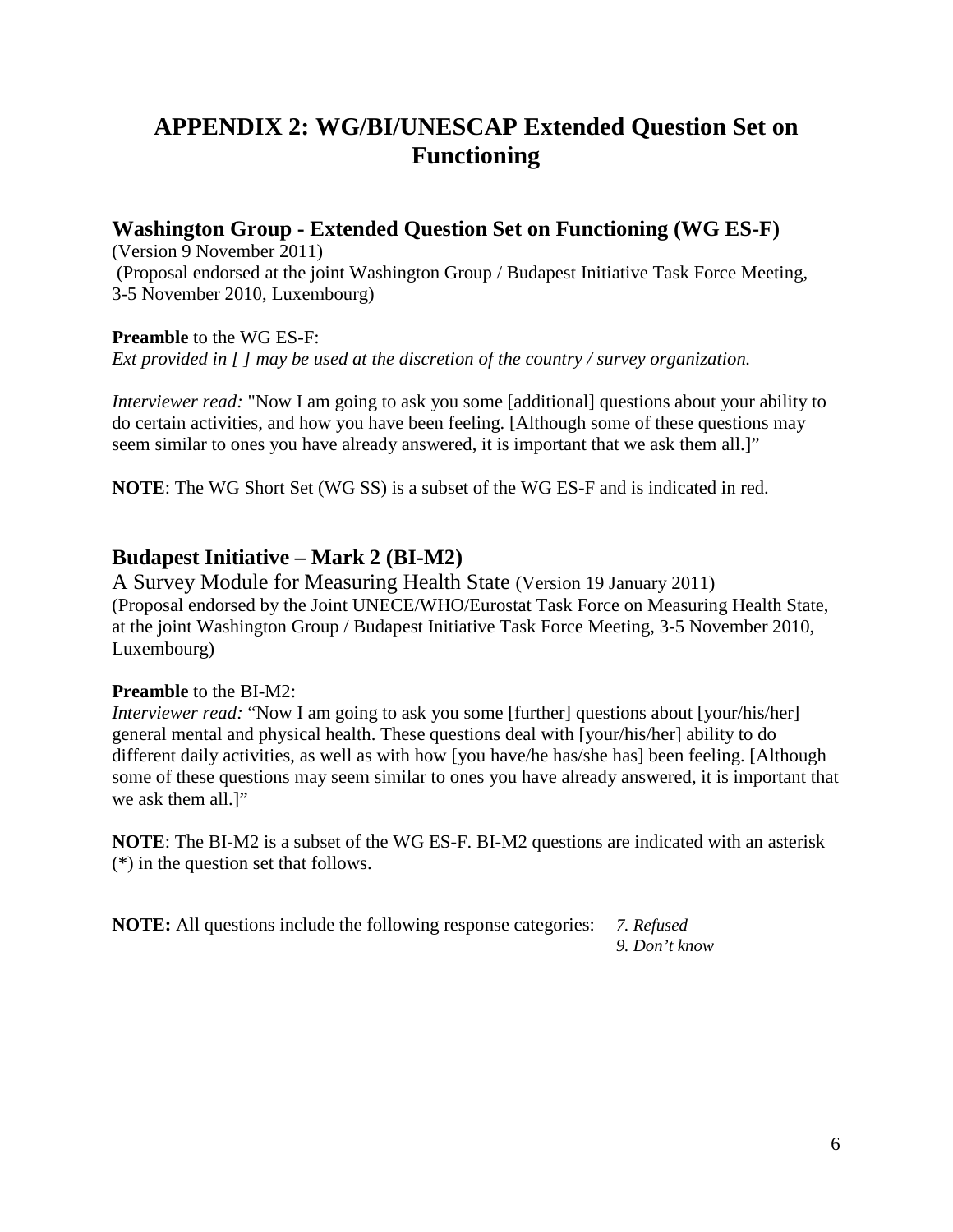#### **VISION**

- VIS\_1\* [Do/Does] [you/he/she] wear glasses?
	- 1. Yes
	- 2. No
- VIS\_2\* [Do/Does] [you/he/she] have difficulty seeing,  $[If VIS_1 = 1]$ : even when wearing [your/his/her] glasses]? Would you say… [*Read response categories*]
	- 1. No difficulty
	- 2. Some difficulty
	- 3. A lot of difficulty
	- 4. Cannot do at all / Unable to do

#### *[Note: This item is Question 1 in the WG Short Set.]*

#### *OPTIONAL Vision questions:*

- *VIS\_3* [Do/does] [you/he/she] have difficulty clearly seeing someone's face across a room [*If VIS\_1 = 1:* even when wearing [your/his/her] glasses]? Would you say… [*Read response categories*]
	- 1. No difficulty
	- 2. Some difficulty
	- 3. A lot of difficulty
	- 4. Cannot do at all / Unable to do
- *VIS\_4* [Do/does] [you/he/she] have difficulty clearly seeing the picture on a coin [*If VIS\_1 = 1:*  even when wearing [your/his/her] glasses]? Would you say… [*Read response categories*]?
	- 1. No difficulty
	- 2. Some difficulty
	- 3. A lot of difficulty
	- 4. Cannot do at all / Unable to do

[*Note*: *Countries may choose to replace "the picture of a coin" with an equivalent item.]*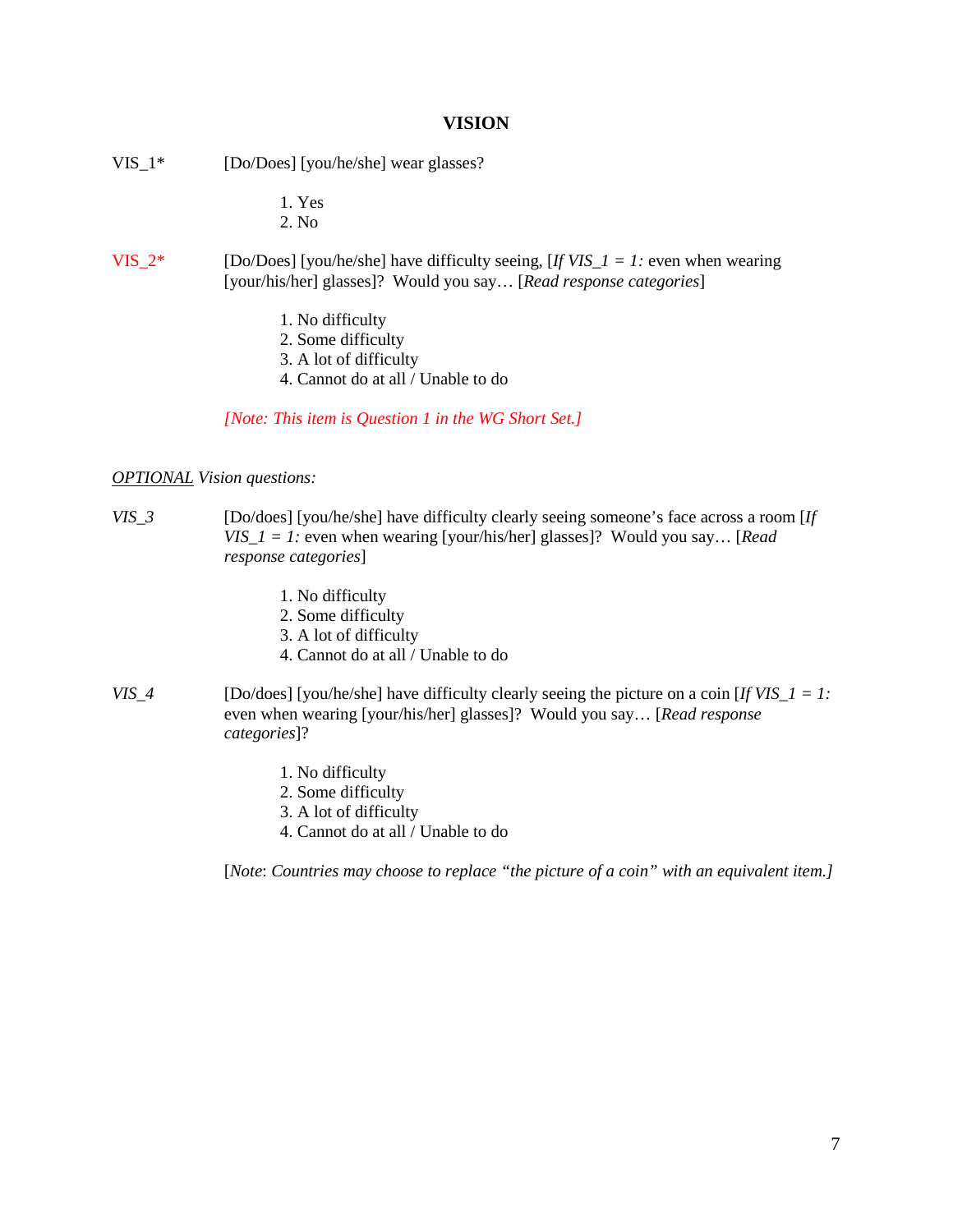#### **HEARING**

- HEAR<sub>1</sub>\* [Do/Does] [you/he/she] use a hearing aid?
	- 1. Yes
	- 2. No
- HEAR\_2\* [Do/Does] [you/he/she] have difficulty hearing,  $[If HERA -1] = 1$ : even when using a hearing aid(s)]? Would you say… [*Read response categories*]
	- 1. No difficulty
	- 2. Some difficulty
	- 3. A lot of difficulty
	- 4. Cannot do at all / Unable to do

*[Note: This item is Question 2 in the WG Short Set.]*

*OPTIONAL Hearing questions (HEAR\_4 and HEAR\_5 are NOT considered optional on the BI\_M2):*

- *HEAR\_3* How often [do/does] [you/he/she] use [your/his/her] hearing aid(s)? Would you say... [*Read response categories*]
	- 1. All of the time
	- 2. Some of the time
	- 3. Rarely
	- 4. Never
- *HEAR\_4* [Do/does] [you/he/she] have difficulty hearing what is said in a conversation with one other person in a quiet room [*If HEAR*  $1 = 1$ *:* even when using [your/his/her] hearing aid(s)]? Would you say… [*Read response categories*]
	- 1. No difficulty
	- 2. Some difficulty
	- 3. A lot of difficulty
	- 4. Cannot do at all / Unable to do
- *HEAR\_5* [Do/does] [you/he/she] have difficulty hearing what is said in a conversation with one other person in a noisier room [*If HEAR\_1 = 1:* even when using [your/his/her] hearing aid(s)]? Would you say… [*Read response categories*]
	- 1. No difficulty
	- 2. Some difficulty
	- 3. A lot of difficulty
	- 4. Cannot do at all / Unable to do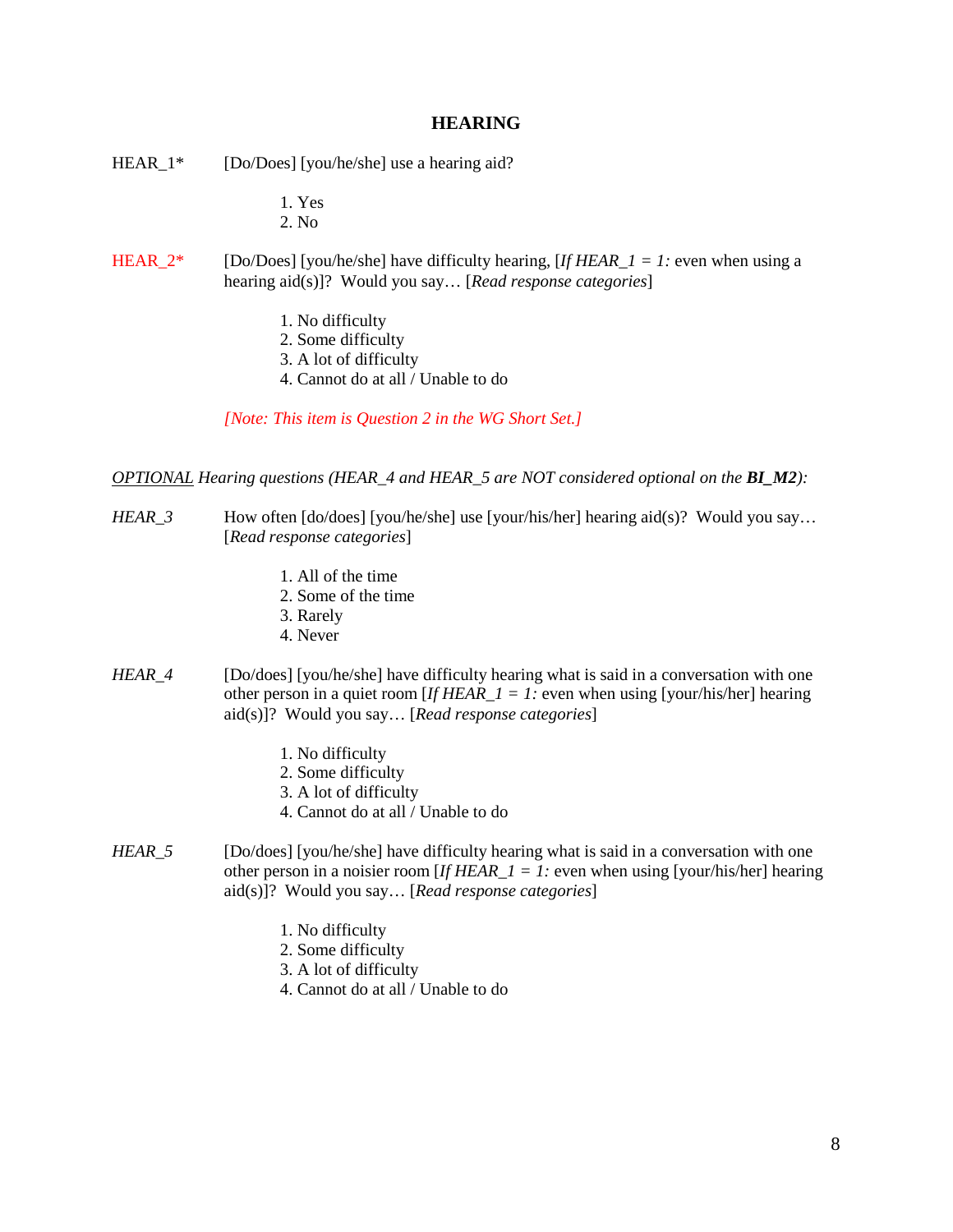#### **MOBILITY**

- $MOB_1^*$  [Do/Does] [you/he/she] have difficulty walking or climbing steps? Would you say... [*Read response categories*]
	- 1. No difficulty
	- 2. Some difficulty
	- 3. A lot of difficulty
	- 4. Cannot do at all / Unable to do

#### *[Note: This item is Question 3 in the WG Short Set.]*

MOB<sub>-2</sub>\* [Do/does] [you/he/she] use any equipment or receive help for getting around?

| 1. Yes                     |                      |
|----------------------------|----------------------|
| 2. No.                     | (Skip to $MOB_4$ .)  |
| 7. Refused / 9. Don't know | $(Skip\ to\ MOB_4.)$ |

MOB<sub>\_3</sub>\* [Do/does] [you/he/she] use any of the following?

*Interviewer: Read the following list and record all affirmative responses*:

|    |                             |  | 1. Yes   2. No   7. Refused   9 Don't Know |
|----|-----------------------------|--|--------------------------------------------|
| A. | Cane or walking stick?      |  |                                            |
| Β. | Walker or Zimmer frame?     |  |                                            |
|    | Crutches?                   |  |                                            |
| D. | Wheelchair or scooter?      |  |                                            |
| Ε. | Artificial limb (leg/foot)? |  |                                            |
| F. | Someone's assistance?       |  |                                            |
| G. | Other (please specify):     |  |                                            |

- MOB\_4\* [Do/Does] [you/he/she] have difficulty walking 100 meters on level ground, that would be about the length of one football field or one city block [*If MOB*  $2 = I$ : without the use of [your/his/her] aid]? Would you say… [*Read response categories*]
	- 1. No difficulty
	- 2. Some difficulty
	- 3. A lot of difficulty
	- 4. Cannot do at all / Unable to do *(Skip to MOB\_6.)*
	- [*Note: Allow national equivalents for 100 metres.*]
- MOB\_5\* [Do/Does] [you/he/she] have difficulty walking half a km on level ground, that would be the length of five football fields or five city blocks  $[IfMOB_2 = I]$ : without the use of [your/his/her] aid]? Would you say… [*Read response categories*]
	- 1. No difficulty
	- 2. Some difficulty
	- 3. A lot of difficulty
	- 4. Cannot do at all / Unable to do

[*Note: Allow national equivalents for 500 metres.*]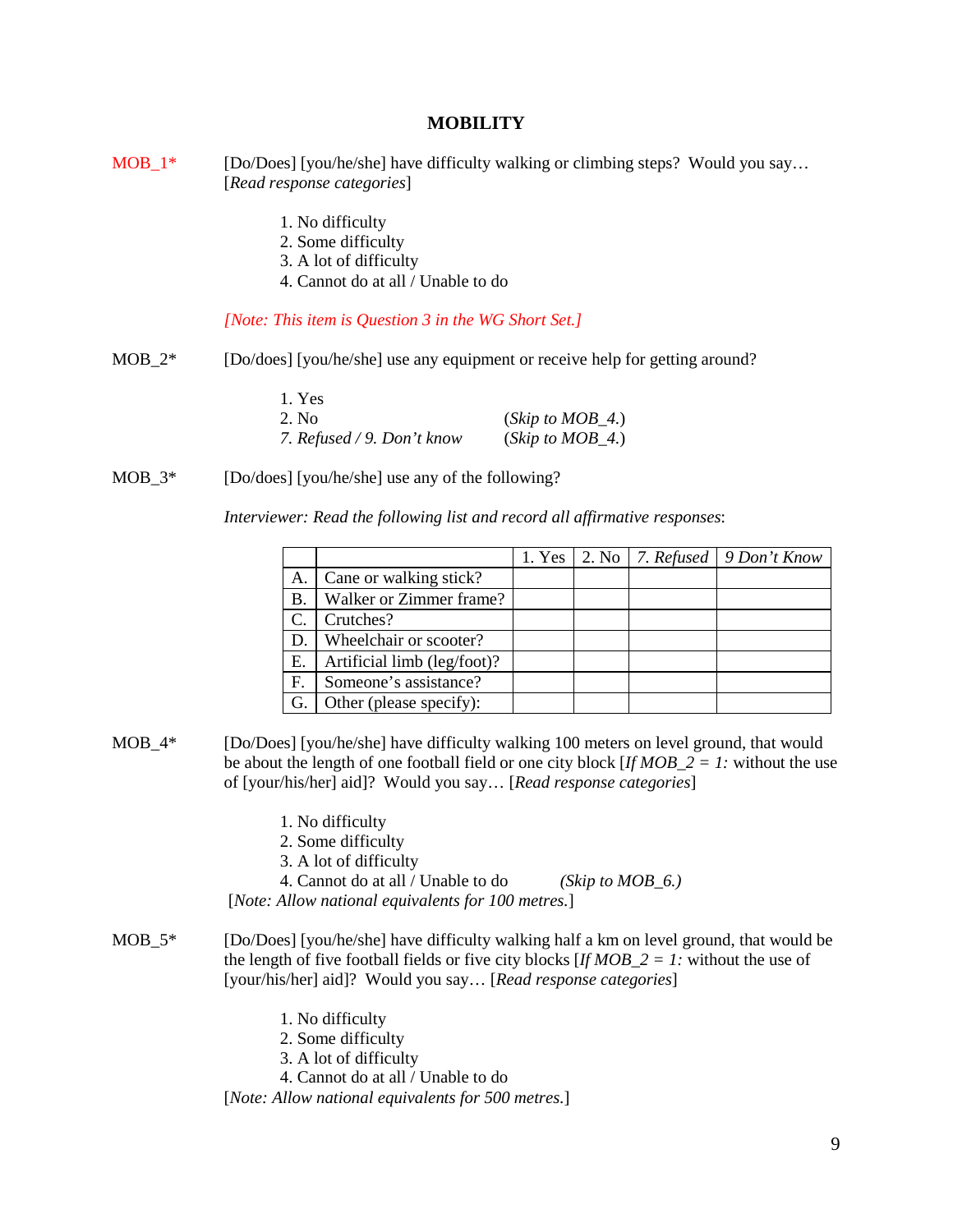- MOB  $6^*$  [Do/Does] [you/he/she] have difficulty walking up or down 12 steps? Would you say... [*Read response categories*]
	- 1. No difficulty
	- 2. Some difficulty
	- 3. A lot of difficulty
	- 4. Cannot do at all / Unable to do

*If MOB\_2 = 2, skip to next section.*

*If MOB\_3 = D "Wheelchair", skip to next section.*

- MOB\_7 [Do/Does] [you/he/she] have difficulty walking 100 meters on level ground, that would be about the length of one football field or one city block, when using [your/his/her] aid? Would you say… [*Read response categories*]
	- 1. No difficulty
	- 2. Some difficulty
	- 3. A lot of difficulty
	- 4. Cannot do at all / Unable to do *(skip MOB\_8)*
- MOB 8 [Do/Does] [you/he/she] have difficulty walking half a km on level ground, that would be the length of five football fields or five city blocks, when using [your/his/her] aid? Would you say… [*Read response categories*]
	- 1. No difficulty
	- 2. Some difficulty
	- 3. A lot of difficulty
	- 4. Cannot do at all / Unable to do

## **COMMUNICATION**

- COM\_1\* Using [your/his/her] usual language, [do/does] [you/he/she] have difficulty communicating, for example understanding or being understood? Would you say… [*Read response categories*]
	- 1. No difficulty
	- 2. Some difficulty
	- 3. A lot of difficulty
	- 4. Cannot do at all / Unable to do

*[Note: This item is Question 6 in the WG Short Set.]*

[*NOTE: This question is OPTIONAL on the BI\_M2*]

- COM\_2 [Do/does] [you/he/she] use sign language?
	- 1. Yes
	- 2. No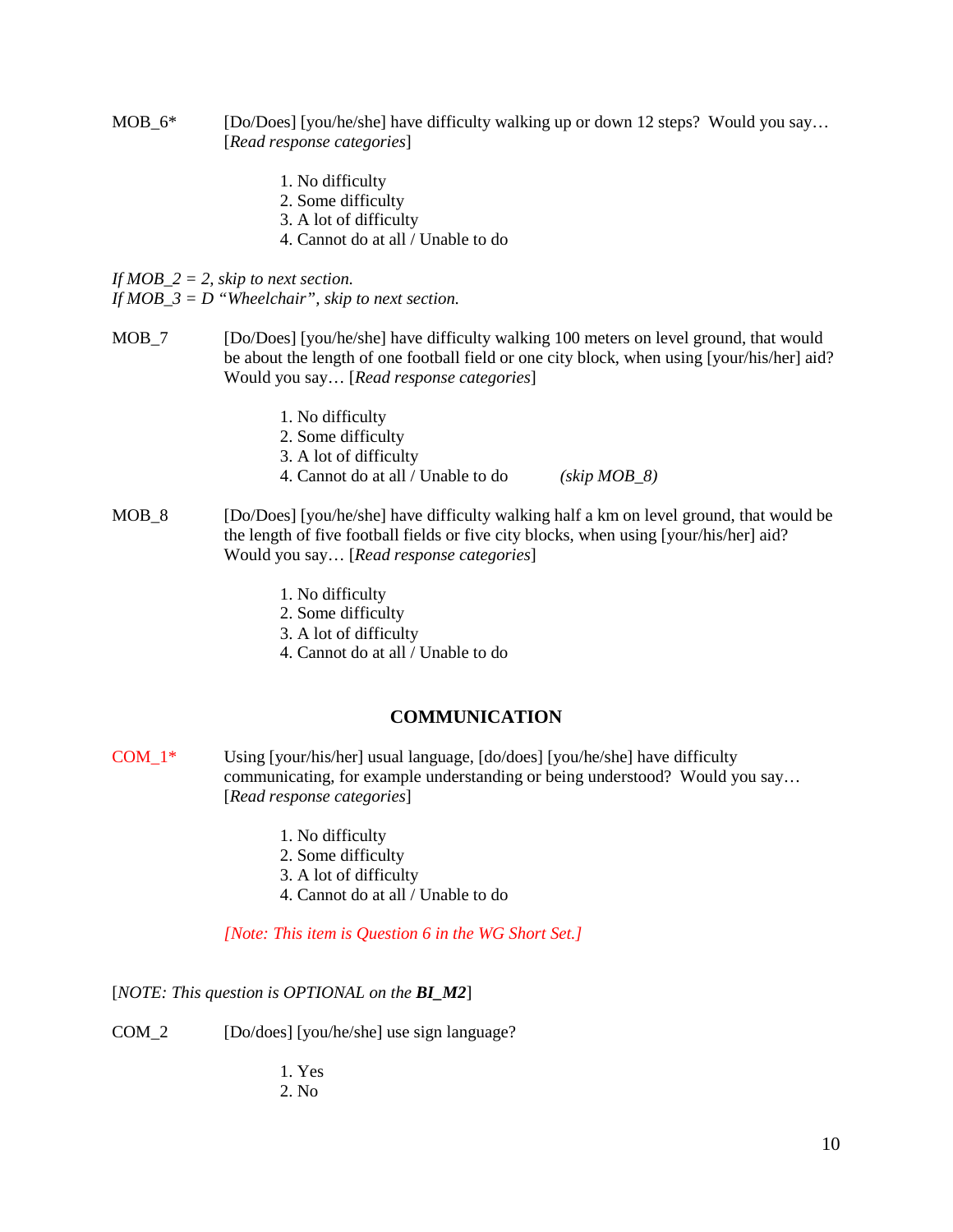## **COGNITION (REMEMBERING)**

- $COG_1*$  [Do/does] [you/he/she] have difficulty remembering or concentrating? Would you say... [*Read response categories*]
	- 1. No difficulty
	- 2. Some difficulty
	- 3. A lot of difficulty
	- 4. Cannot do at all / Unable to do

*[Note: This item is Question 4 in the WG Short Set.]*

*OPTIONAL Cognition questions:*

- *COG\_2* [Do/does] [you/he/she] have difficulty remembering, concentrating, or both? Would you say… [*Read response categories*]
	- 1. Difficulty remembering only
	- 2. Difficulty concentrating only (*skip to next section)*
	- 3. Difficulty with both remembering and concentrating
- *COG\_3* How often [do/does] [you/he/she] have difficulty remembering? Would you say… [*Read response categories*]
	- 1. Sometimes
	- 2. Often
	- 3. All of the time
- *COG\_4* [Do/does] [you/he/she] have difficulty remembering a few things, a lot of things, or almost everything? Would you say… [*Read response categories*]
	- 1. A few things
	- 2. A lot of things
	- 3. Almost everything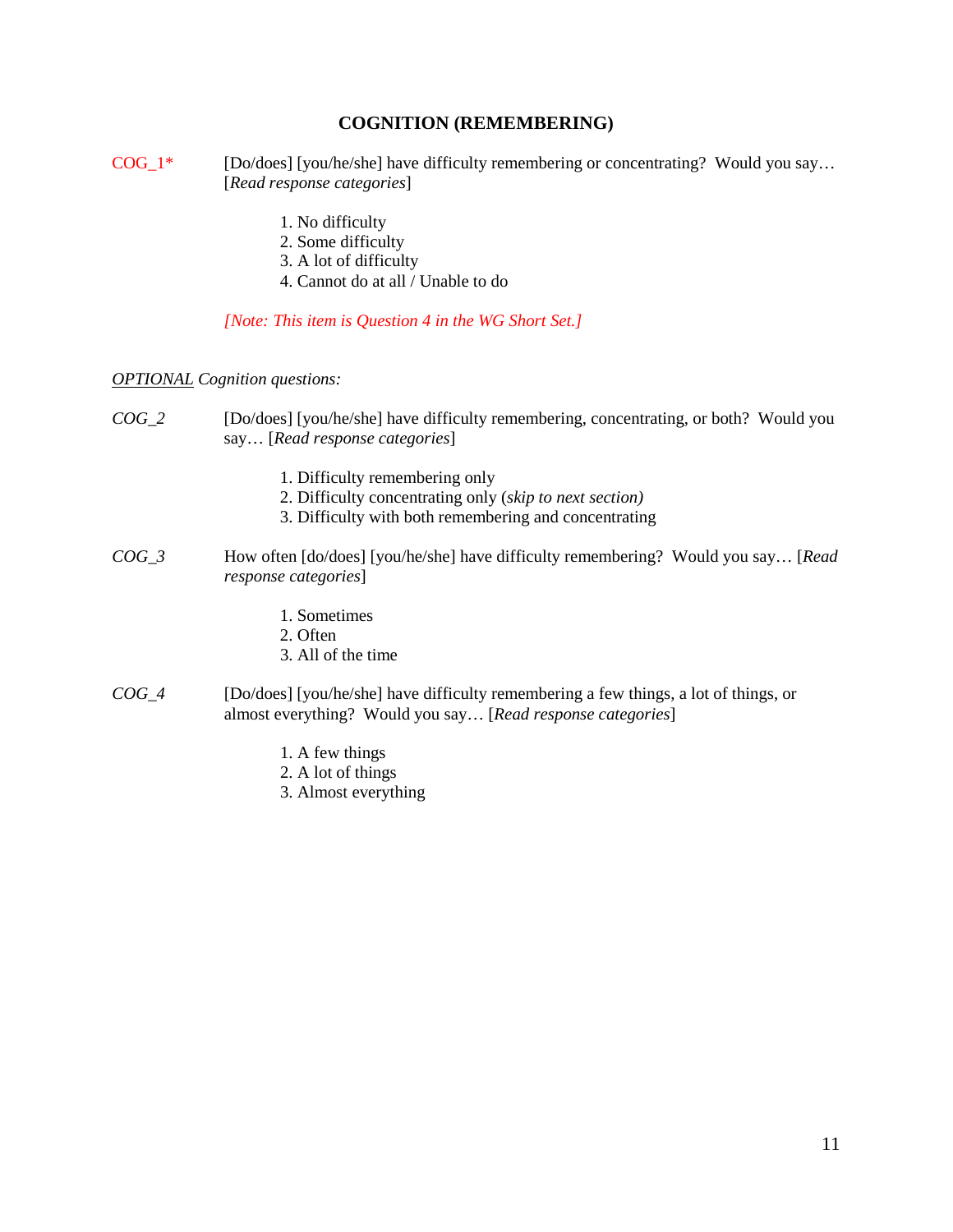#### **SELF-CARE**

- SC\_1 [Do/does] [you/he/she] have difficulty with self-care, such as washing all over or dressing? Would you say… [*Read response categories*]
	- 1. No difficulty
	- 2. Some difficulty
	- 3. A lot of difficulty
	- 4. Cannot do at all / Unable to do

*[Note: This item is Question 5 in the WG Short Set.]*

#### **UPPER BODY**

- UB<sub>1</sub><sup>\*</sup> [Do/Does] [you/he/she] have difficulty raising a 2 liter bottle of water or soda from waist to eye level? Would you say… [*Read response categories*]
	- 1. No difficulty
	- 2. Some difficulty
	- 3. A lot of difficulty
	- 4. Cannot do at all / Unable to do
- UB<sub>-2</sub>\* [Do/Does] [you/he/she] have difficulty using [your/his/her] hands and fingers, such as picking up small objects, for example, a button or pencil, or opening or closing containers or bottles? Would you say… [*Read response categories*]
	- 1. No difficulty
	- 2. Some difficulty
	- 3. A lot of difficulty
	- 4. Cannot do at all / Unable to do

[*NOTE: These questions are OPTIONAL on the BI\_M2*]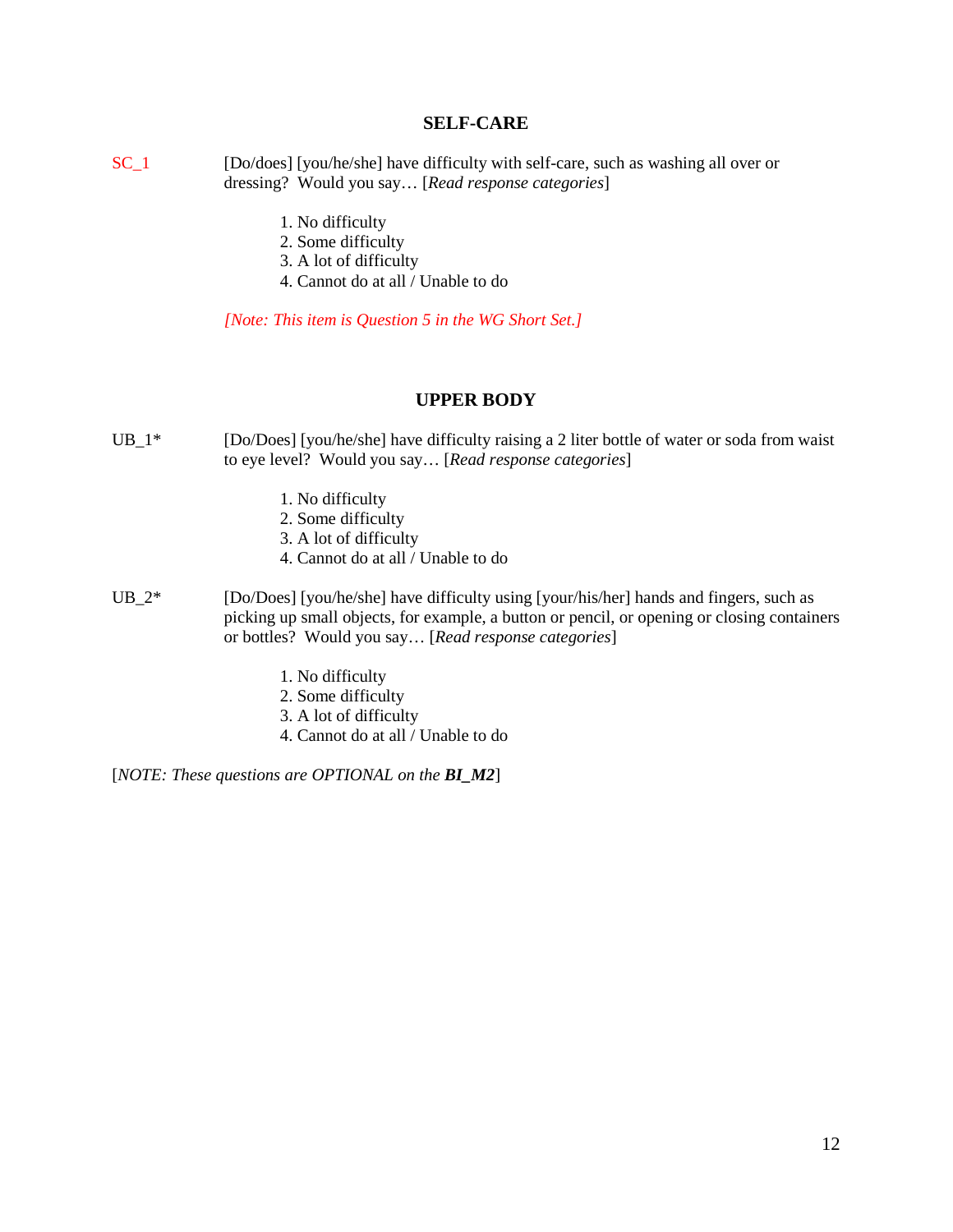### **AFFECT (ANXIETY AND DEPRESSION)**

*Proxy respondents may be omitted from this section, at country's discretion.*

*Interviewer: If respondent asks whether they are to answer about their emotional states after taking mood-regulating medications, say:* "Please answer according to whatever medication [you were/he was/she was] taking."

- ANX  $1^*$  How often [do/does] [you/he/she] feel worried, nervous or anxious? Would you say... [*Read response categories*]
	- 1. Daily
	- 2. Weekly
	- 3. Monthly
	- 4. A few times a year
	- 5. Never
- ANX\_2\* [Do/Does] [you/he/she] take medication for these feelings?
	- 1. Yes
	- 2. No (*If "Never" to ANX\_1 and "No" to ANX\_2, skip to DEP\_1.)*
- ANX  $3^*$  Thinking about the last time [you/he/she] felt worried, nervous or anxious, how would [you/he/she] describe the level of these feelings? Would [you/he/she] say… [*Read response categories*]
	- 1. A little
	- 2. A lot
	- 3. Somewhere in between a little and a lot
- DEP\_1\* How often [do/does] [you/he/she] feel depressed? Would [you/he/she] say… [*Read response categories*]
	- 1. Daily
	- 2. Weekly
	- 3. Monthly
	- 4. A few times a year
	- 5. Never
- DEP<sub>-2</sub> \* [Do/Does] [you/he/she] take medication for depression?
	- 1. Yes
	- 2. No (*If "Never" to DEP\_1 and "No" to DEP\_2, skip to next section.)*
- DEP  $3*$  Thinking about the last time [you/he/she] felt depressed, how depressed did [you/he/she] feel? Would you say… [*Read response categories*]
	- 1. A little
	- 2. A lot
	- 3. Somewhere in between a little and a lot